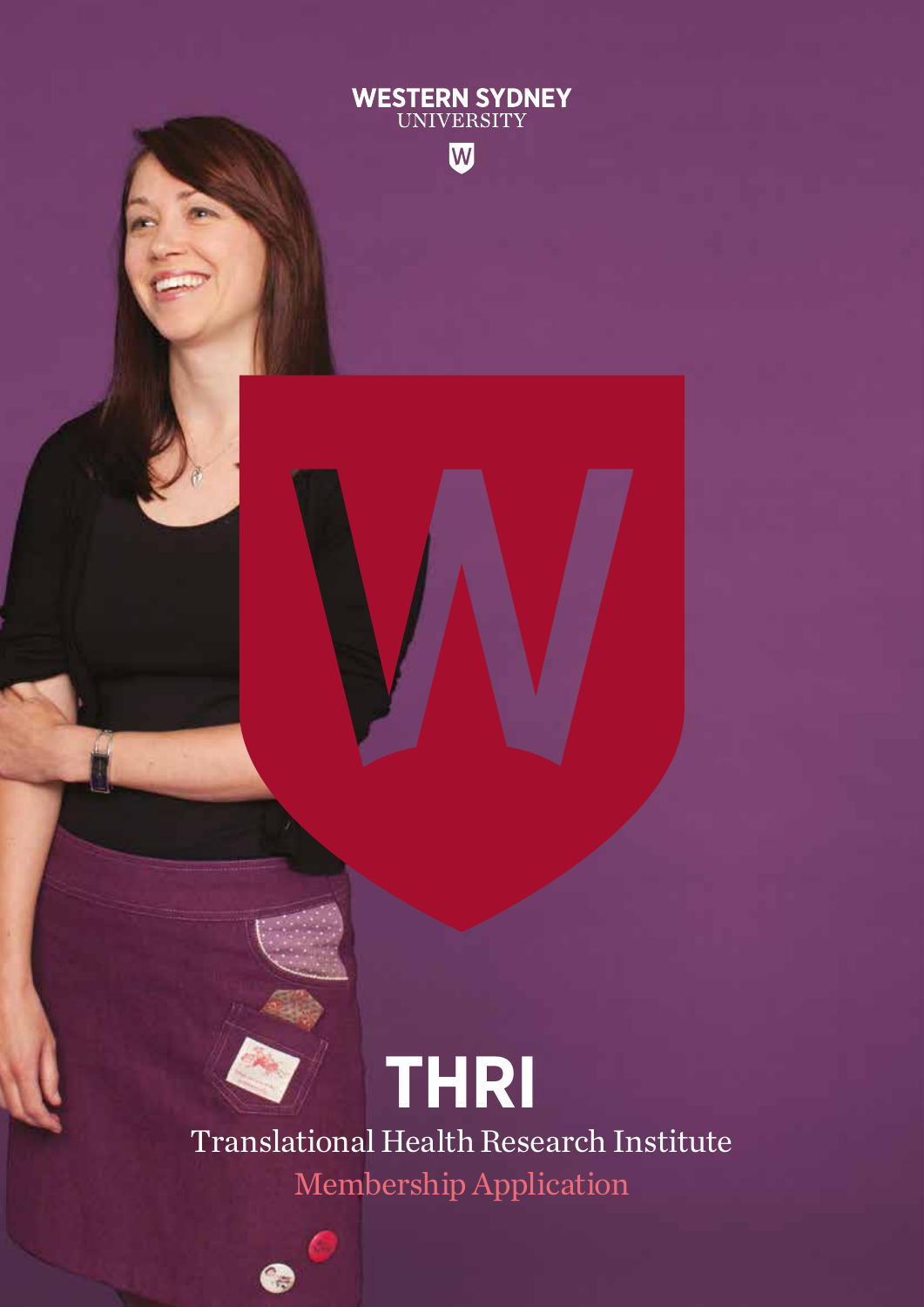# **INTRODUCTION**

The Translational Health Research Institute (THRI) is Western Sydney University's primary vehicle for advancing health and medical research in the Western Sydney region and beyond, and for realising shared research and health impact goals with our partners.

THRI will be a single, visible presence to our stakeholders and community. It will draw upon the University's breadth of health and medical research strengths, support our researchers through targeted infrastructure, and train the next generation of health and medical researchers.

THRI operates across a number of multidisciplinary themes which reflect the research strengths of Western, and the key health and wellbeing priorities of our region:

- Preventing and Managing Chronic Disease
- Health, Culture and Society
- Health and Wellness Across the Lifespan
- Mental Health and Wellbeing
- Diagnostics and Therapeutics

By becoming a member of THRI, you can help transform the health and wellbeing of the people of Western Sydney, Australia and globally.

#### **OUR VISION**

To transform the health and wellbeing of the people of Western Sydney, Australia and globally through translational research that is holistic, collaborative and targeted.

#### **OUR APPROACH**

We have three principles which drive our work:

**Collaboration** – uniting researchers from through a common vision, and encouraging communication and engagement within Western and with user-led research priorities.

**Translation** – supporting health and medical research relevant to our Western Sydney community and and incentives to ensure it is translated into policy and practice.

**Reputation** – ensuring we are recognised for our research, are seen as a partner who can commit to and deliver reputation for the benefit of the Greater and across the globe.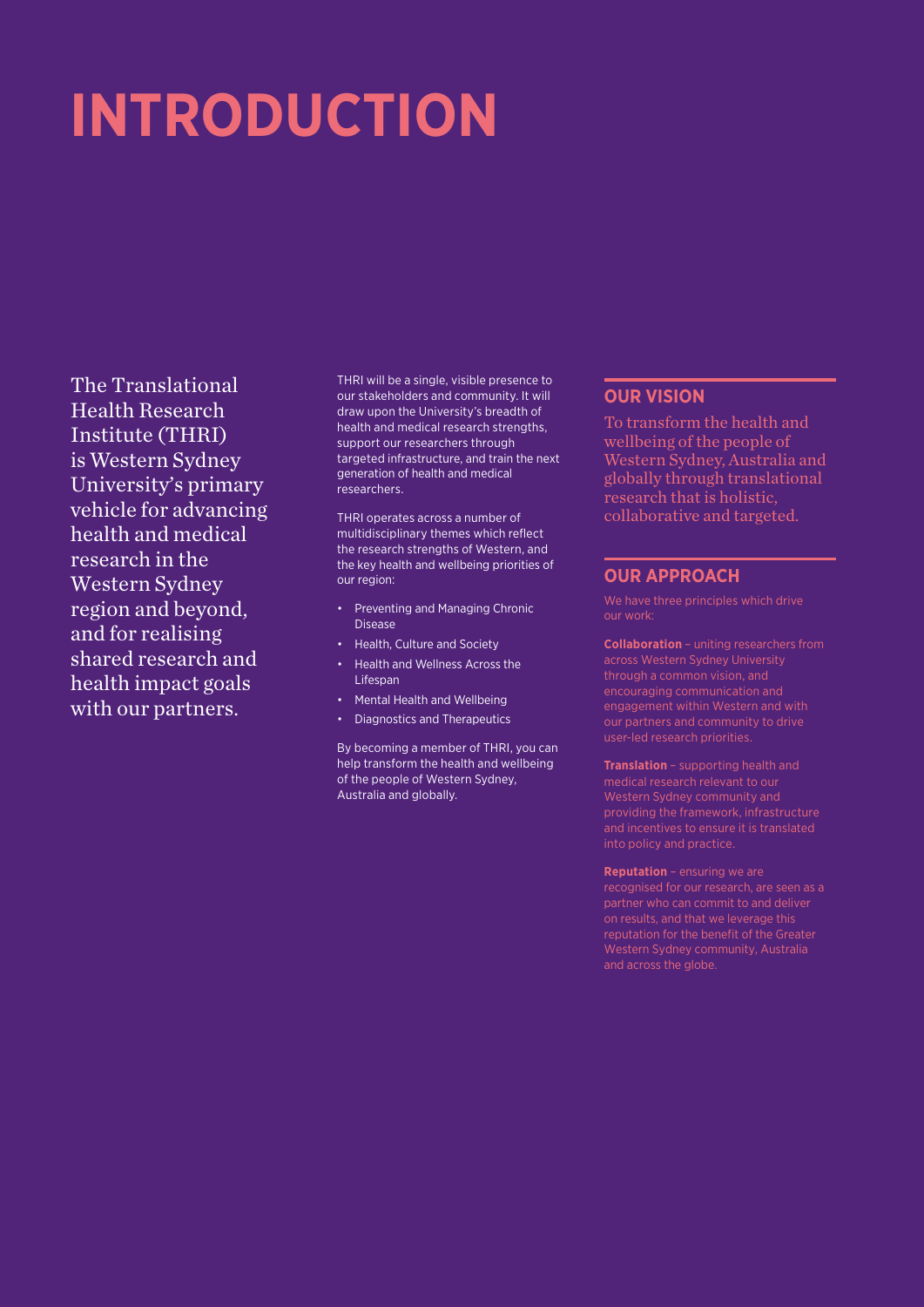## **BENEFITS OF BEING A MEMBER OF THRI**

- Maximise the real-world impact of your research through interdisciplinary and cross-thematic approaches, access to translational expertise, and a dynamic and supportive intellectual environment
- Grow the profile of your research by aligning with a THRI research theme
- Promote your work through a strong web and social media presence
- Continue to build your research capacity through targeted training programs covering a diverse range of research skills
- Access specialist research support
- Attract higher degree research students to your research agenda
- Expand your collaborative networks both within and outside Western Sydney University, including with local health districts and primary health networks
- Boost your grant applications by including a description of THRI's research culture and environment

The 2017-2021 THRI Operational Plan identifies a number of new initiatives that will be available to THRI members including a coordinated and targeted NHMRC and ARC grant development scheme, clinical fellowships and translational research training programs, clinical trials support, targeted PhD recruitment and support, stronger links with external partners including Maridulu Budyari Gumal - The Sydney Partnership for Health, Education, Research and Enterprise (SPHERE), and a translational research grant scheme.

By joining THRI, you can help drive impactful research that improves the health and wellbeing of our community.